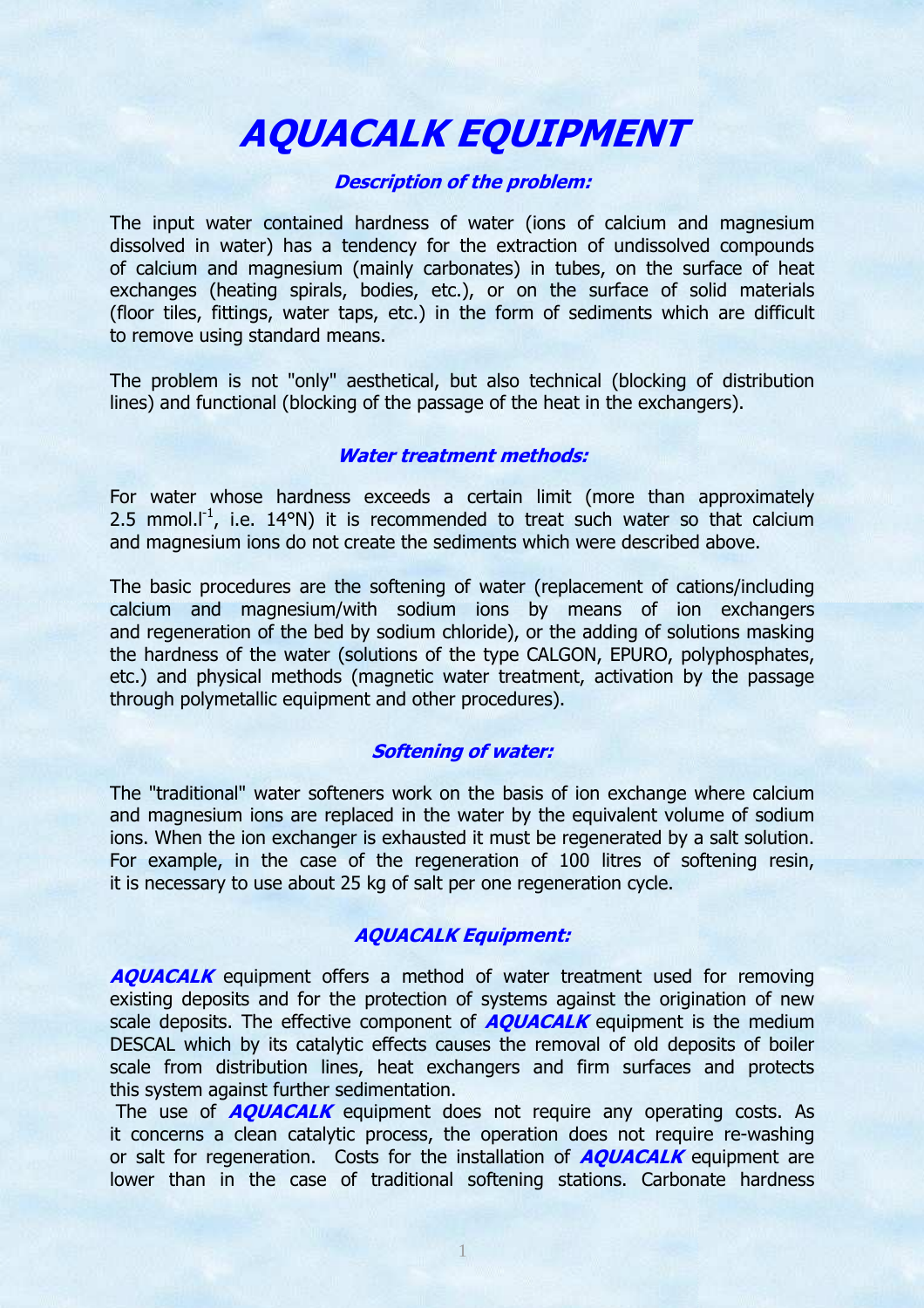(part of the hardness of water which can be separated as calcium - magnesium carbonates) is transformed into dissoluble heat-resistant crystals. These crystals remain in water as small particles with the size of a nano up to micro meters and they do not have the ability to settle in distribution lines (tubes), on heat exchangers (heating spirals), or on the surfaces of firm materials (water taps, tiles). **AQUACALK** equipment reliably protects your household devices (dishwashers, washing machines, coffee machines, boilers, heaters, etc.) against solid sediments of scale.

**AQUACALK** equipment can be used for removing scale in bathrooms where each water drop after drying remains as typical sediment with difficult to remove minerals. Instead of this, in critical places there is a thin film of white powder which is simply removed by a cloth or sponge.

Aggressive chemical agents for the cleaning of affected places will not be necessary and the shower head will not be blocked.

Another advantage is the fact than unlike the water softening, calcium and magnesium remain in water. The sodium content in the treated water is not increased which means that there is no health risk for people with hypertension or cardio-vascular problems. The water remains very healthy.

# Frequently asked questions concerning AQUACALK equipment:

#### **How does AQUACALK equipment work?**

**AQUACALK** equipment contains the active medium **DESCAL** with crystallic microareas with templates for the growing of crystals on their surface enabling to grow crystals with dissoluble calcium-magnesium compounds. When the crystal achieves the size of several micrometers, it is separated form the area and is carried by the flowing water. These crystals are resistant to heat and do not have tolerance to produced sediments.

#### Where is it possible to use AQUACALK equipment?

Examples of applications: Houses, flats, distribution lines and boilers, cooling towers, hospitals, pharmacy, preparation of beverages, irrigation systems, boiler rooms, treatment of water prior to membrane processes, industrial enterprises, laundries, hotels, etc.

#### Is the functionality of AQUACALK equipment renewable after the expiration of its service life?

The term "renewable function" is used in relation to equipment where the catching capacity of various materials is used in filters which lead to the misunderstanding. As the catalyst medium, **DESCAL** does not have any consumption because this medium serves only as a catalyst for the transformation of elements of water hardness into the form of dissoluble crystals. The medium **DESCAL** is not regenerated.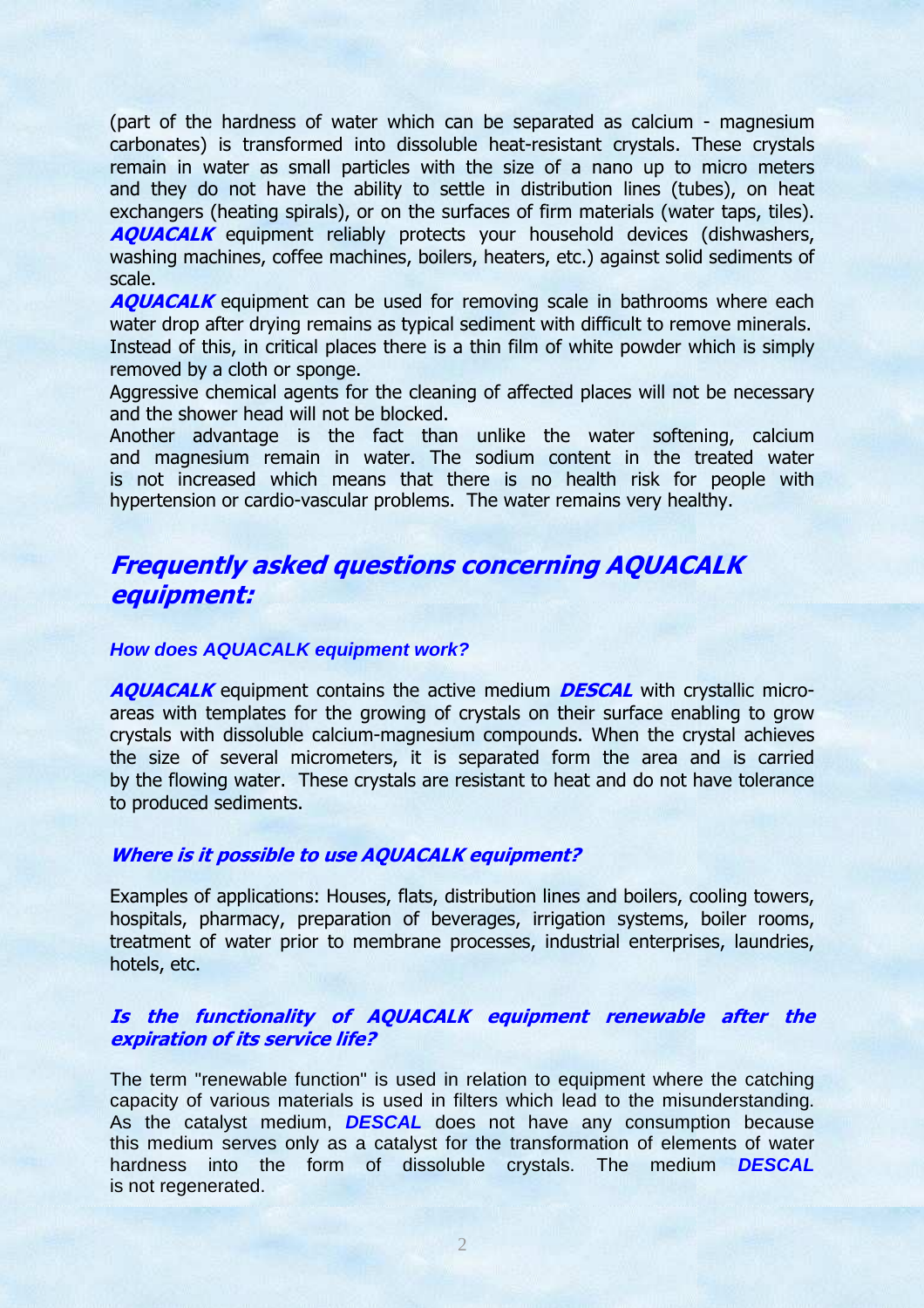The use of the medium **DESCAL** was tested during two years of activity and at present there are tests to ensure any possible changes of functionality of the medium **DESCAL** at the time.

#### Is it possible to test the function of AQUACALK equipment?

Testing of water hardness without treatment and water treated in **AQUACALK** equipment does not make sense because the chemical indicator reacts to both forms of water hardness and measured water hardness is the same for both waters.

In practical use it is possible to find several examples that water treated using **AQUACALK** equipment reports effects as soft water: soap produces better foam, white spots are not fixed on tiles and can be easily removed as white powder and washing machines consume less washing powder.

The effect of the treatment can be professionally proven by boiling water in the vessel up to the evaporation of water. Remainders are not created from hard sediment, but it is possible to easily remove them by wiping out the vessel.

#### Is AQUACALK equipment approved for the treatment of drinking water?

**AQUACALK** equipment and the active medium **DESCAL** were tested by the State Health Institute in the Czech Republic for contact with drinking water and a Resolution was issued under **ref. no. CHŽP: 93/08 EX 080256** that the equipment meets the requirements for products which are in permanent contact with drinking water.

#### What are the differences between AQUACALK equipment and the so-called physical methods of the change of scale working on the principle of electric current or magnetic water treatment?

Reputable experts in the area of water treatment rejected over many years the use of new or alternative technologies because the efficiency of these processes for the treatment of hard water was disputable and in most cases the technologies failed. Some products were funny (e.g. the transformation of scale by means of cosmic radiation) and in most cases they were presented by untrustworthy people. At present, on the basis of detailed testing and wide analyses it is known that water treatment processes very much depend on the composition of the input water. And so, in some cases the selected processes function, however, in some cases they do not.

**AQUACALK** equipment converts scale **in all cases**, irrespective of the quality of water. **AQUACALK** equipment functions on a scientific explainable and repeatable principle. No electric current is necessary.

#### What is the maximum temperature for use in AQUACALK equipment?

The temperature of the input water should not exceed 50°C. This temperature is stated by the resistance of the materials used in pressure vessels. The maximum temperature for the medium **DESCAL** is 65°C.

The treated water can be heated up to  $100\text{°C}$ , becaus e the crystals created are resistant to high temperatures.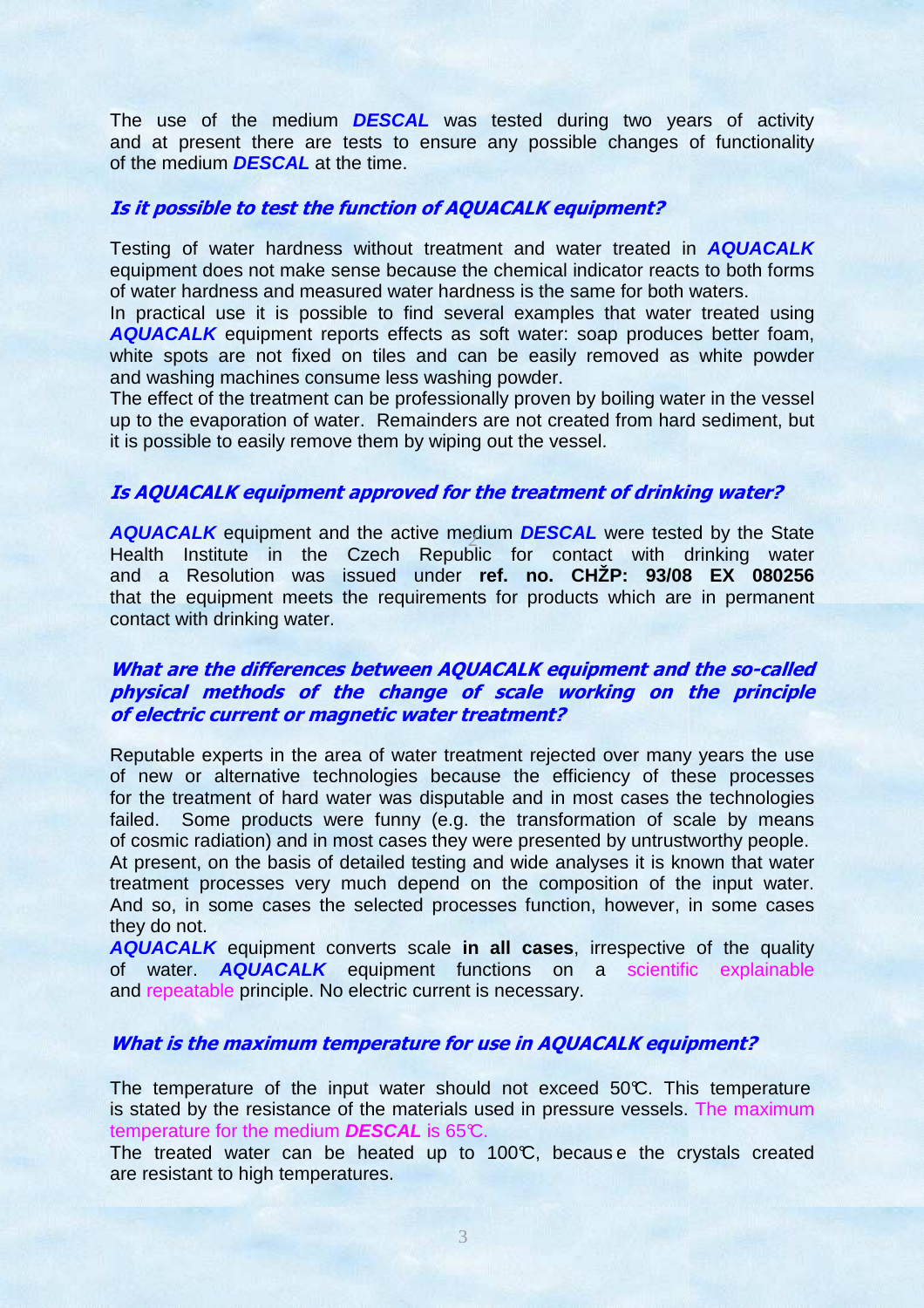# What are the advantages of AQUACALK equipment for dish washers and washing machines in households?

By using **AQUACALK** equipment, it is not necessary to use special means for the suppression of water hardness. Built-in water heaters (heating spirals) will be cleaned and old sediments will be removed and will remain clean.

# Is there any health risk when using water treated with AQUACALK equipment as drinking water (including the preparation of tea, coffee, or soda water)?

No. Water treated with **AQUACALK** equipment is not released from calcium and magnesium ions. These ions are released in the form of dissoluble crystals in the human stomach due to stomach acids and they can be available to the organism.

During the preparation of tea, on the surface of the liquid there will not be the usual shiny film which is originated by a reaction to hard water. Nevertheless, the pleasant good flavour of the water giving the tea the right consistency remains. The preparation of soda water is not influenced by this water treatment.

# What is the effect of AQUACALK equipment on old pipes?

In old distribution lines in areas with very hard water there is a problem reflected, among others, in the increase of the creation of scale in tubes. In addition, in the tubes there are sediments from corrosion and corrosive products.

As soon as these sediments are intervened by water treated by **AQUACALK**, they are gradually released and pass through the water taps, aerators and shower heads. This problem is resolved by the occasional cleaning of these parts. After cleaning the distribution lines, the problems disappear.

# Is water filtered by AQUACALK?

No, **AQUACALK** equipment is not a traditional filter. The **AQUACALK** system does not catch the hardness of water and does not change for other ions as in the case of traditional softening filters. **AQUACALK** equipment functions in such a manner that the active medium **DESCAL** functions as a catalyst which activates the process of the creation of micro particles insoluble compounds of calcium and magnesium. The input water flowing into the **AQUACALK** equipment always flows in the counterflow direction (upward) through the medium **DESCAL**. The medium **DESCAL** is always uplifted when water flows through  $AQUACALK$  equipment, so it does not concern traditional filtration.

# Are bacteria reproduced in AQUACALK equipment and is it necessary to regularly disinfect the equipment?

No. As the equipment operates in a counter-flow manner, during the flow of water it is always uplifted and the catching of bacteria on the medium  $DESCAL$  is very restricted. Disinfection of AQUACALK equipment is not necessary.